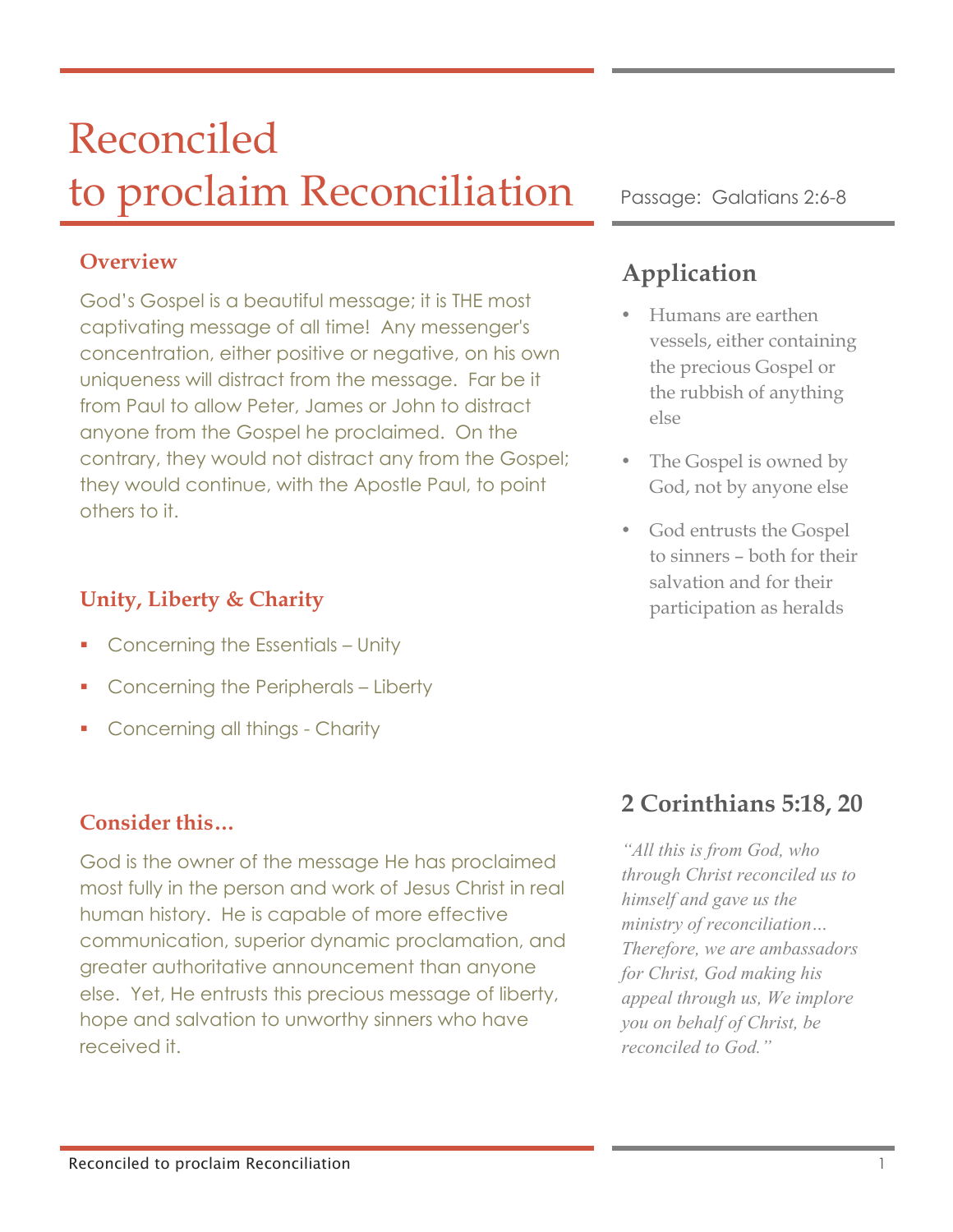**Intro:** The message of the Judaizers was miserable observance of a worldly system of works-based righteousness. It was so terrestrial; exactly the kind of system that man is inclined to produce for his own self-generated salvation. Paul's message was the opposite. He rejected public prestige, he found royal ambassadors among despicable evildoers, and he claimed the authority to do so from the King Himself. In all of this, the Apostle Paul invites all Christians everywhere to live in light of God's redeeming message and His power to save.

*6 And from those who seemed to be influential (what they were makes no difference to me; God shows no partiality)— those, I say, who seemed influential added nothing to me.* 

- § "*seemed to be influential*" Peter, James, John and (later) Paul held a level of prestige amongst early Christians. There may have even been a title of some sort in this phrase, translated elsewhere "*influential men*" or "*esteemed people*."
- *"what they were makes no difference to me"* Paul does not count their positional influence or worldly esteem as anything of genuine value.
- *"God shows no partiality"* God is not motivated by partiality towards these men or any others; His good pleasure motivates Him to give grace and entrust the Gospel to unworthy vessels.
	- o 1 Corinthians 1:25-31 "25 For the foolishness of God is wiser than men, and the weakness of God is stronger than men. 26 For **consider your calling, brothers**: **not** many of you were **wise** according to worldly standards, **not** many were **powerful**, **not** many were of **noble birth**. 27 **But God chose** what is **foolish** in the world to shame the wise; **God chose** what is **weak** in the world to shame the strong; 28 **God chose** what is **low** and **despised** in the world, even things that are not, to bring to nothing things that are, 29 **so that no human being might boast** in the presence of God. 30 And **because of him you are in Christ Jesus**, who became to us wisdom from God, righteousness and sanctification and redemption, 31 so that, as it is written, "**Let the one who boasts, boast in the Lord**."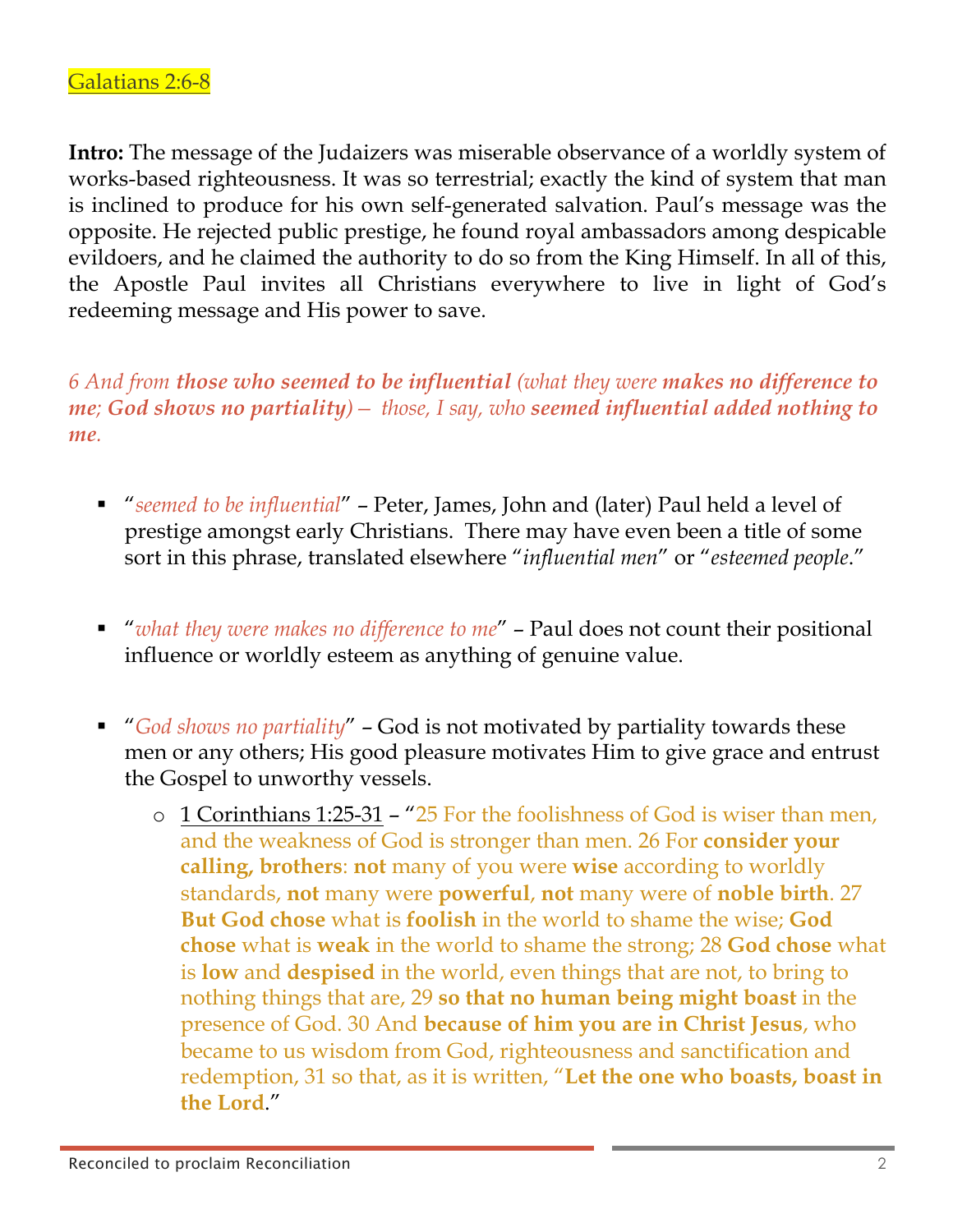- § "*those… added nothing to me*." They did not add to Paul's Gospel or his application of it.
	- o Gospel Paul needed nothing added to his Gospel, nor any correction of it, for he was proclaiming the same Gospel as the one these men had received from Christ.
	- o Application In continuation of his argument, Paul points out that the '*influential men*' did not add any practice or implication, such as circumcision, to his message.

## *7 On the contrary… they saw that I had been entrusted with the gospel to the uncircumcised, just as Peter had been entrusted with the gospel to the circumcised*

- Who are the two individuals that 'have been entrusted with the Gospel' in this passage? Paul & Peter
- Who is it that has 'entrusted' them with the Gospel? God He owns the Gospel!
	- $\circ$  Galatians 1:11 the Gospel has not come down from, it is not according to, nor is it about man.
	- o It is God's Gospel!
		- Mark says, "*Jesus*," when His earthly ministry first began, "*came into Galilee, proclaiming the gospel of God*" (Mark 1:14).
		- Paul says that he was "*set apart for the gospel of God*," and that the substance of this God-possessed Gospel is the person and work of His Son – Jesus Christ – who had been the apex subject of the prophets throughout the Holy Scriptures (Romans 1:1-6).
		- Paul says elsewhere that he was made a "*minister of the Gospel of God*" so that pagans from every nation might worship God after having been made holy by the power of God's Spirit (Romans 15:16).
		- Paul said that the content of his message to the Corinthians was "*God's gospel*" (2 Corinthians 11:7).
		- § Paul also proclaimed that he had been "*entrusted*" with "*the Gospel of God*" to be declared even in the midst of great hardship (1 Thessalonians 2:2-4).
		- Peter says that "*the Gospel of God*" is the message of protection for those who trust in it, and it will be the judgment of God upon "*those who do not obey*" it (1 Peter 4:17).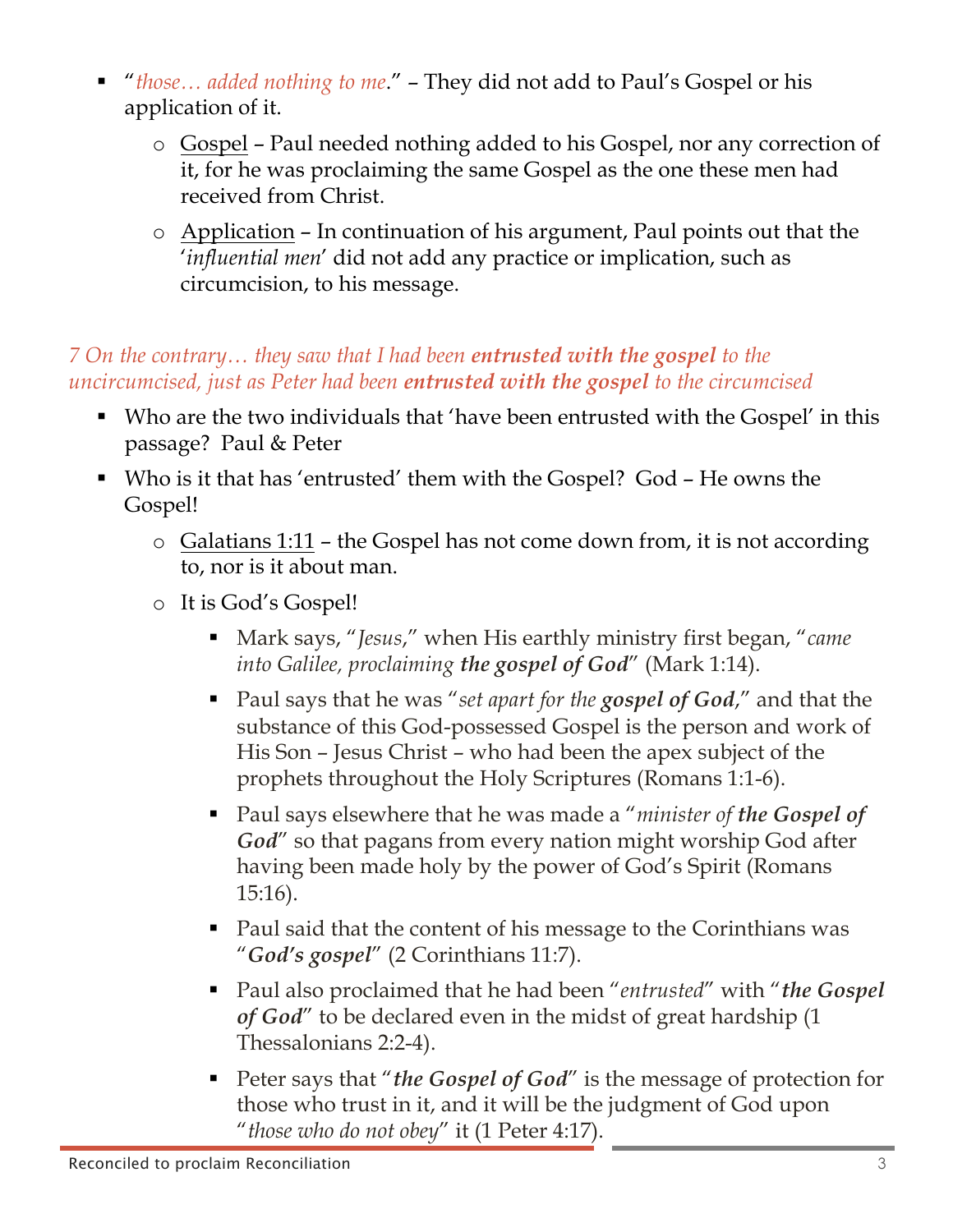- While Paul specifically mentions himself and Peter here in Gal. 2:7, it is true that God "*entrusts* the Gospel" to ALL those who receive it.
	- o 2 Corinthians 5:16-20 "16 From now on, therefore, we regard no one according to the flesh… 17 Therefore, if anyone is **in Christ**, he is a **new creation**. The old has passed away; behold, the **new has come**. 18 All this is **from God**, who through Christ **reconciled us to himself** and **gave us the ministry of reconciliation**; 19 **that is**, in Christ **God was reconciling the world to himself**, not counting their trespasses against them, **and entrusting to us the message of reconciliation**. 20 Therefore, **we are ambassadors for Christ**, God making his appeal through us. **We implore you on behalf of Christ, be reconciled to God**."
		- *"in Christ... new creation"* 
			- First, to be 'in Christ' as a 'new creation' speaks of the divine recreation that takes place in the life of every true Christian.
				- o God Himself commands dead sinners to be alive! This is no less miraculous than the reality that God spoke to the nothing and commanded the universe to come into being. In fact it may rightly be said to be a greater miracle still.
					- In the case of the universe, God took nothing and made something; He spoke to the inert and made it move; He commanded the indifferent and made it obey.
					- § In the case of the Christian, God took the dead and decaying and made it living; He spoke to the rebellious and made it obey; he commanded the hostile and made it love.
			- Second, because all Christians are 'new creations' by definition, every person who thinks themselves to be a Christian should examine his/her life to find evidence of having been re-created.
				- o This is exactly James's argument in chapter 2, verses 14- 26. "14 What good is it, my brothers, if someone **says** he has faith but does not have works? [That is, what good is it if someone says they love Christ with their lips, but their lives do not demonstrate such love?] Can that faith save him?... [James's rhetorical question is obviously to be answered, No.. Only genuine faith, real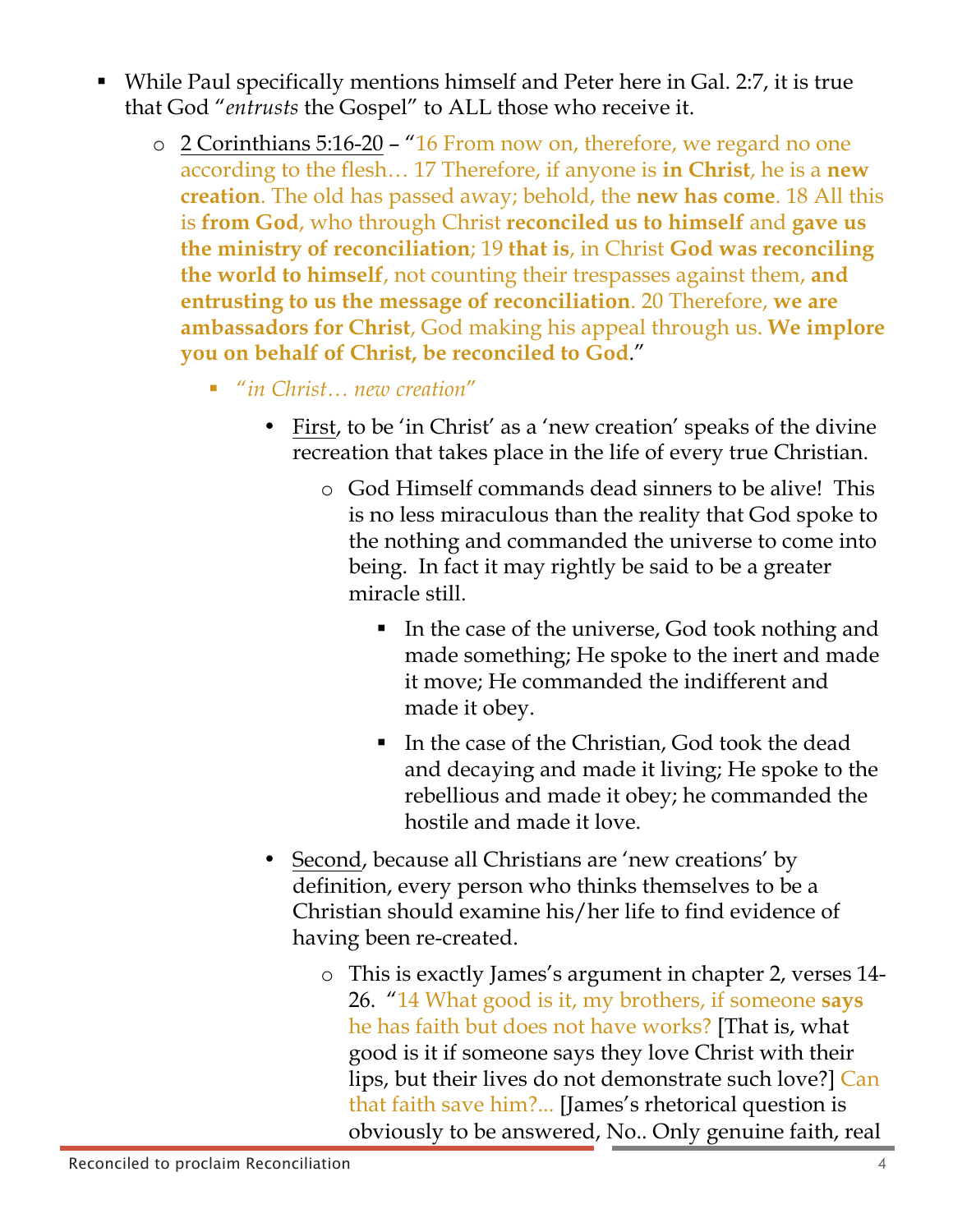faith, faith that is evidenced by a renewed life can save.] 17 So also faith by itself, if it does not have works, is dead… [or it is only false or empty words] 18b I will show you my faith by my works… [in other words, he will provide evidence for his faith or trust in Christ by showing you his renewed life] 26 For as the body apart from the spirit is dead, so also faith apart from works is dead [That is, a verbal profession of faith apart from some demonstration of new life is nothing… it cannot save… it is only death with the illusion of life for the one who proclaims it."

- o Albert Barnes "[The Christian] has new views, new motives, new principles, new objects and plans of life. He seeks new purposes, and he lives for new ends."1
- *"God... reconciled us to himself"* 
	- Where once there was a hostile sinner rebelling against God, and a furious God bringing righteous wrath to every sinner, now there is a humble child in the Fatherly embrace of divine love and grace!
- § "*God… gave us the ministry of reconciliation… entrusting to us the message of reconciliation*"
	- The same beneficiaries of divine love and grace have become those who are 'entrusted' with the saving message that has been the path of their own benefits.
		- o Most commentators take for granted that those who have been reconciled will, in turn, be about the ministry of reconciliation. This seems right, and it appears to be Paul's assumption as well. Paul would be confused indeed to learn that there was ever a Christian who became aware of the reconciling Gospel who did not understand his joyful obligation to herald that same message.
- § "*Therefore, we are ambassadors for Christ*"
	- What marvelous agencies we now enjoy! The Savior of sinners everywhere, the Anointed One of God, the Messiah and supreme longing of every Old Testament prophet, now

 $\overline{a}$ <sup>1</sup> http://biblehub.com/commentaries/barnes/2\_corinthians/5.htm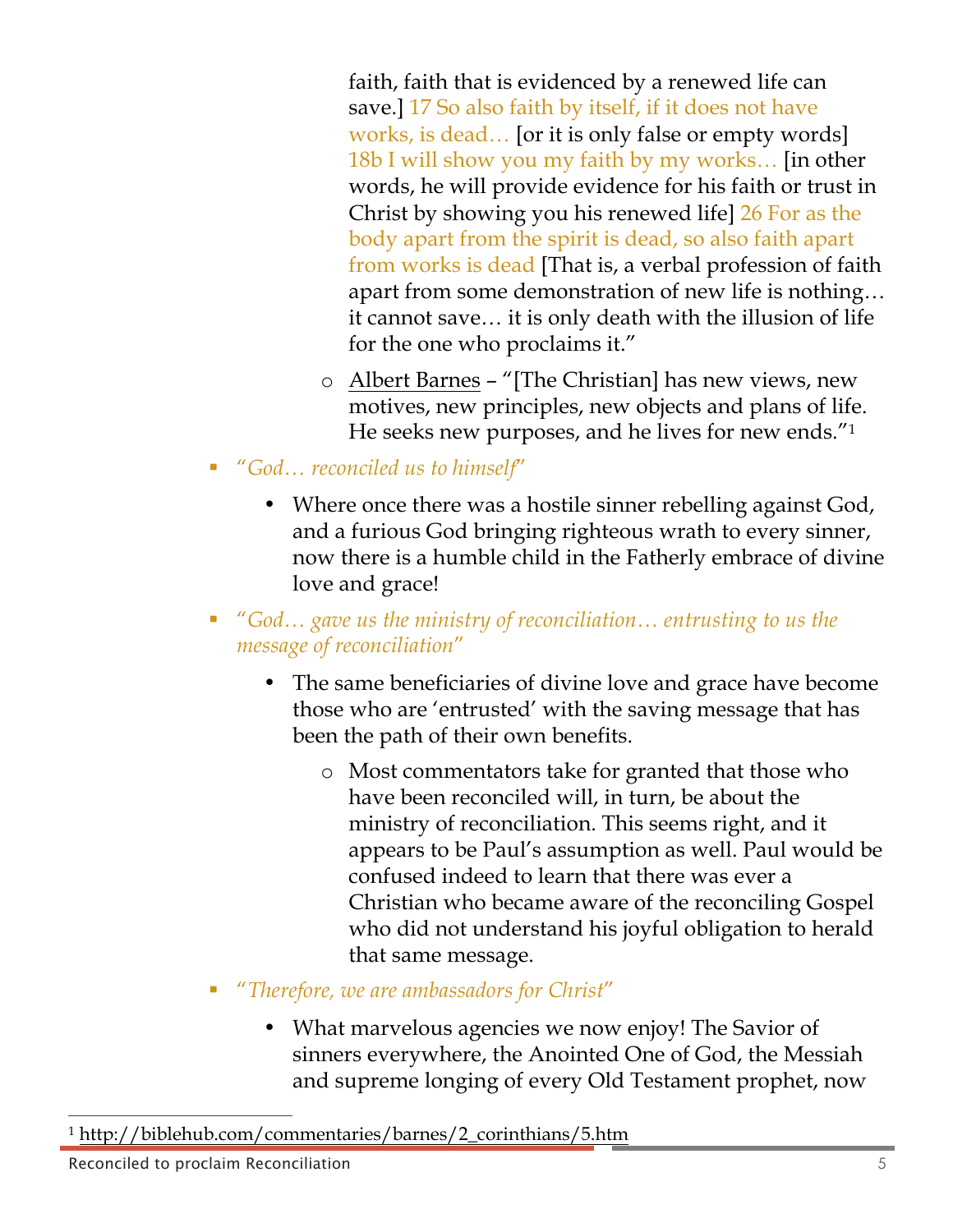calls you to represent Him!? What a superior employment! And does the diplomat of the King busy himself with the King's business? Does the King's messenger cause any around him to take note of his alien citizenship? What joy and reward must await the ambassador who is faithful and diligent for his King!

- *"We implore*... on behalf of Christ, be reconciled to God"
	- Here Paul offers the posture and message of every ambassador.
		- o "*imploring*" a pressing request and relentless prayer
		- o "*on behalf of Christ*" as His ambassadors and based upon His authority
		- o "*be reconciled to God*" the term here denotes a 'once and for all' putting down rebellion and hostility

*8 (for he who worked through Peter for his apostolic ministry to the circumcised worked also through me for mine to the Gentiles)…*

- Paul here appeals not only to his own equal footing with Peter, as leaders of Gospel endeavors to distinct people-groups, but Paul appeals to his commission from Christ.2
- The principle that we may understand from this passage is as follows:
	- o Peter and Paul were diligent leaders of Gospel ministry imploring others to be reconciled to God.
	- o However, God is the authority, power, and divine energy that brought about the results.
		- Such is also true of all ambassadors for Christ.
			- We must implore joyfully, diligently, and tirelessly.
			- And we humbly trust in God to bring about the fruitful results that only He can produce.
				- o 1 Corinthians 3:6 "Paul planted, Apollos watered, but God gave the growth."

 $\overline{a}$ 

<sup>2</sup> It is important to note that Peter was used by God to convert Gentiles (Acts 10:34-48), and Paul was also able to see many Jewish sinners repent at the proclamation of his Gospel (Acts 9:19-22; Acts 13:42-43). Peter and Paul were specially used by God to minister to these distinct groups as leaders of the missionary endeavor concerning them.